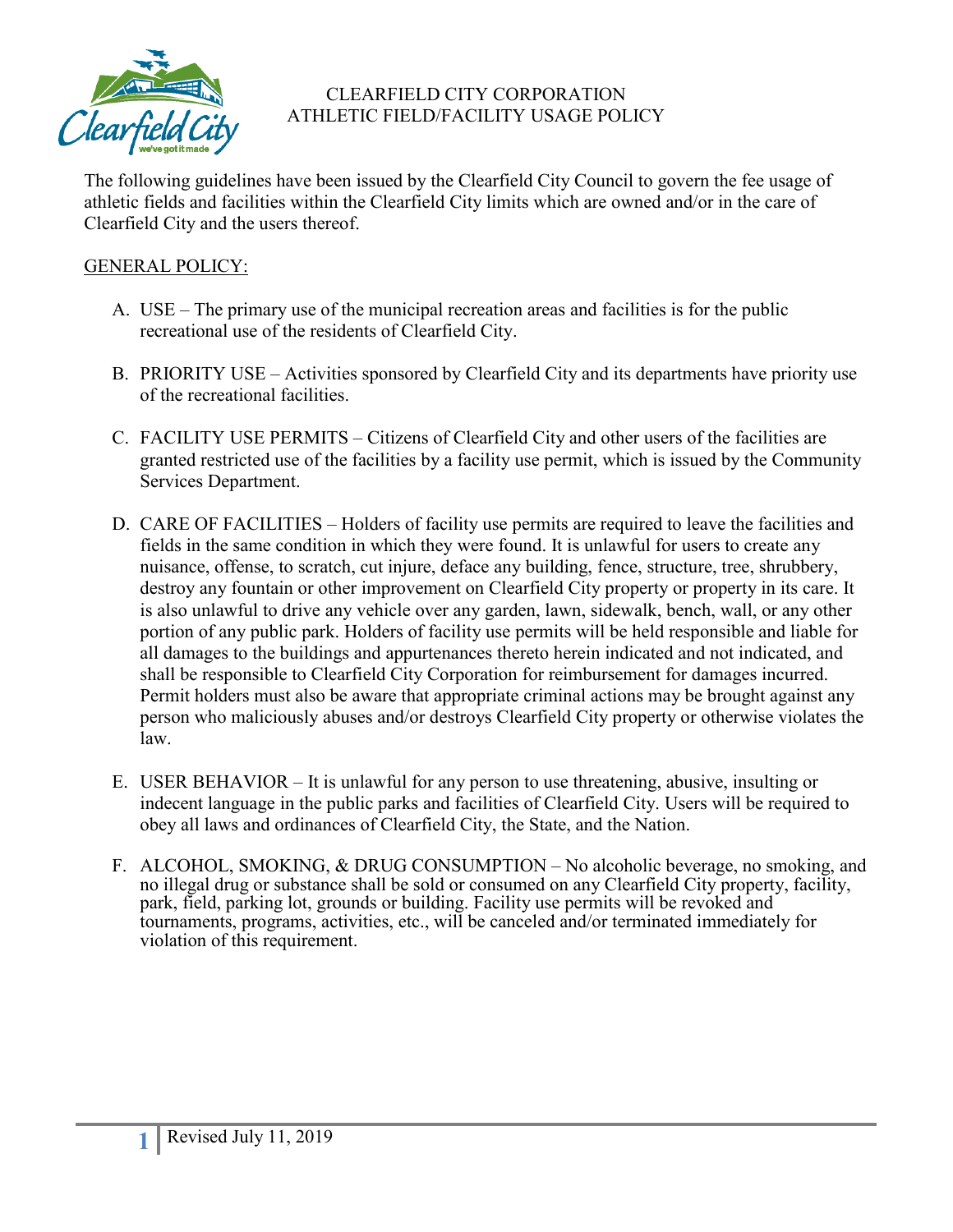- G. FIELD PREPARATION It is mandatory that field preparation be completed by Clearfield City staff. Exceptions to this requirement must be approved by the Community Services Director or other designated city official. Exceptions are:
	- Field users are responsible to move goals for practices to avoid turf damage and wear and tear in the goal box.
	- Field users are responsible for anchoring all goals before each practice and game.
- H. FIELD USAGE Any use of Clearfield City athletic fields must be approved and scheduled in advance according to the terms outlined in this policy.

Clearfield City athletic fields will be defined as game and practice fields. A current listing of field designations is included in Appendix C.

- Game Fields Reserved for game use only. These fields will be prepped regularly and kept in game condition. An additional weekly fee of \$5 per field will be charged for preparation of Game Fields for each field used.
- Practice Fields Can be used for either practices or games. Practice fields will generally not be prepped unless requested by the field users. Practice fields may be used for games when the required fees have been paid. Requested field preparation for practice fields will be subject to additional fees. Fees for field use are outlined in Appendix A.
- Games will take precedence over practices. After fields are scheduled at the beginning of each season, any requests for games or practices or make-up games will be scheduled on an as-available basis.

Clearfield City reserves the right to limit the amount of play permitted on athletic fields both scheduled and non-scheduled play on athletic fields during any given season to prevent excessive damage to turf. Wear factors include:

- a) Size, age, and number of users
- b) Type of use
- c) Frequency of use
- d) Weather conditions
- e) Type of sports equipment used
- I. FIELD MAINTENANCE/RENOVATION To help maintain the quality and playability of Clearfield City fields, field closures may be scheduled at certain allocated sites throughout the year to allow for field maintenance and renovation. The City does attempt to be flexible in accommodating user groups, however the health and safety of the user and the condition of the facility takes priority. This could affect any number of fields that are available during the allocation period and may require organizations to use alternative locations.
- J. INCLEMENT WEATHER FIELD CLOSURES Clearfield City Parks & Recreation reserves the right to close any field due to inclement weather**. In case of inclement weather, the scheduled field/facilities are not to be used. Be aware that if organizations use the field/facility during inclement weather, you and your organization will be held responsible for any and all damages that may occur as a result of such use including repair costs and lost revenue due to prolonged closure. It is the user group's responsibility to call the**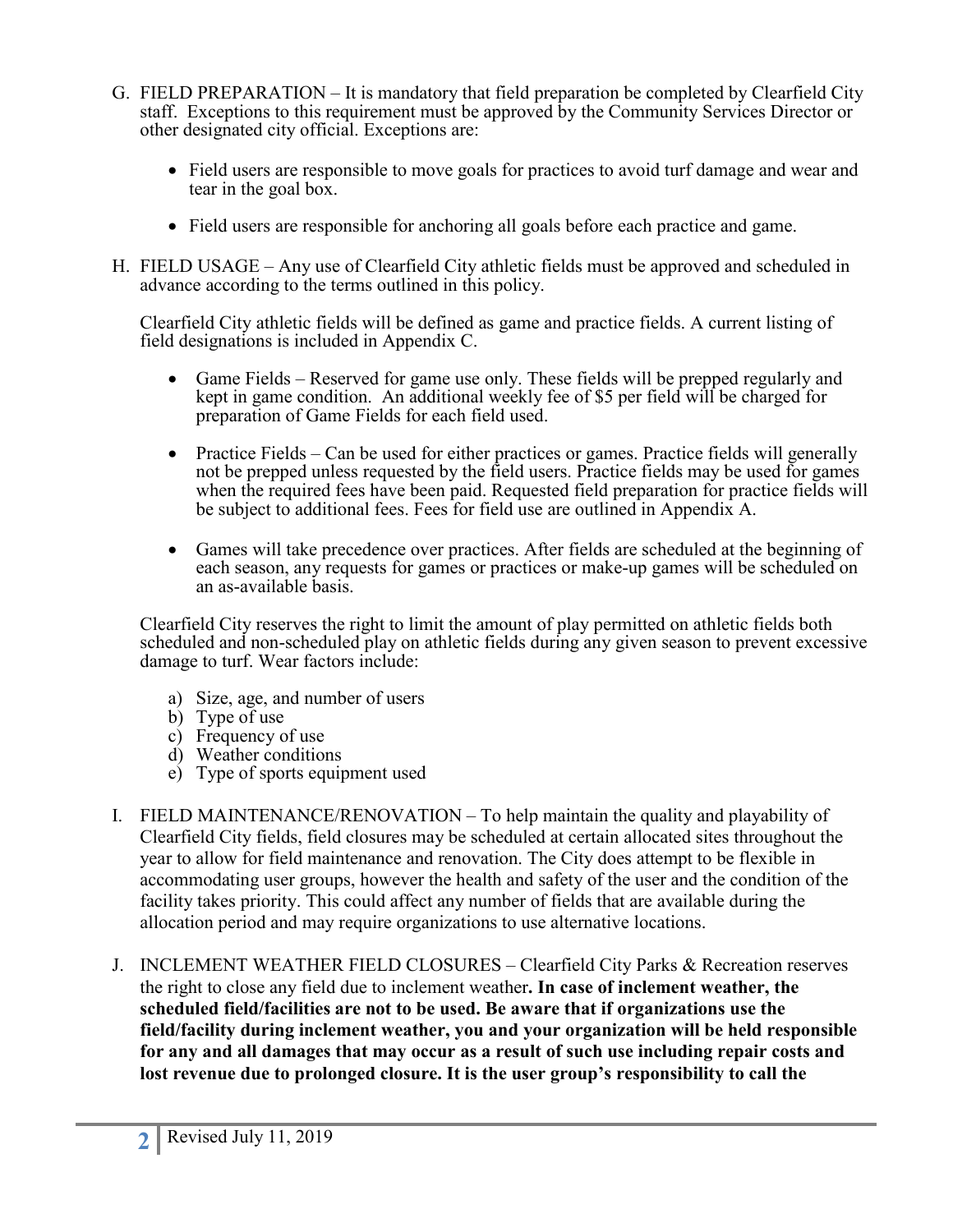**Clearfield City Community Services rainout line at 801-525-2890 Monday through Friday after 4:00 P.M, and Saturdays after 8:00 A.M. to verify field closures.**

- K. CLOSING TIME Facilities must be vacated no later than  $11:00$  p.m. Exceptions to this requirement must be approved by the Community Services Director or other designated city official.
- L. UNATHORIZED USE/VIOLATION OF POLICY Any unauthorized use of fields or violation of the policy may be subject to a **\$100.00** fine and the team(s) in violation and the league or association may be suspended from further field use. First time violations of this policy will generally result in a fine, while subsequent policy violations will result in a minimum of a oneyear suspension.
- M. PRIVATE CONCESSION SALES Granting of a facility use permit does not allow the holder/user to sell souvenirs, food or drink upon the property of Clearfield City Corporation. The authority to operate any and all concessions thereon shall be the sole privilege of Clearfield City and/or its assigns.
- N. USAGE FEES Any group or individual issued a facility use permit will be subject to the fee schedule outlined in Appendix A.

#### GROUP/INDIVIDUAL PRIORITY:

For the purpose of determining the priority of usage and usage fees for facilities and fields, the following priorities have been established.

Due to the large number of organizations that request usage of Clearfield City Parks and Recreation (City) facilities, it is necessary to define and classify users by type of activities and establish a reservation priority to ensure that City facilities are made available to best meet community needs. As a result, the facilities will be scheduled in accordance with a scheduling priority policy as established herein. Rental fees are established in accordance with the following priority classification policy and shall be approved by the City Council. Definitions of these 12 categories are included in Appendix B.

- 1. City sponsored activities, programs, games, practices, leagues and tournaments
- 2. City co-sponsored activities, programs, games, practices, leagues and tournaments
- 3. Davis County K-12 Schools, religious and civic programs
- **4. Non-profit youth recreation league programs \***
- **5. Non-profit adult recreation league programs \***
- 6. Non-profit youth competition league programs \*\*
- 7. Non-profit adult competition league programs \*\*
- 8. For-profit commercial youth league programs \*\*
- 9. For-profit commercial adult league programs \*\*

#### **10. Clearfield resident \***

- 11. Non-resident \*\*
- 12. Independent resident teams/activities \*\*

\* Priority Group A \*\* Priority Group B

**3** Revised July 11, 2019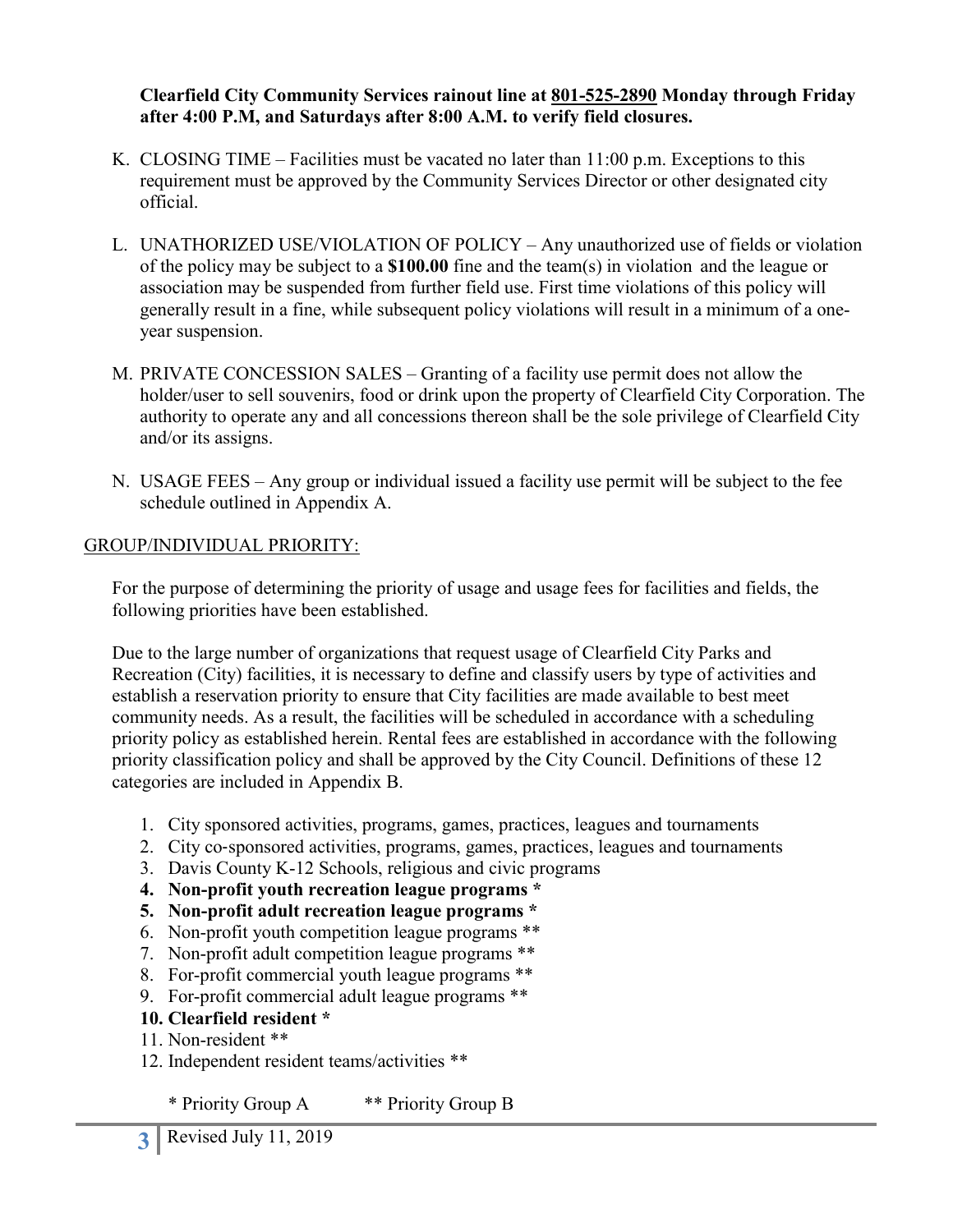## APPLICATION PROCESS:

- A. APPLICATIONS Athletic field/facility use permit applications for single or repeated use will be accepted annually from January 1 to February 1 for spring and summer seasons, and between May 1 and July 1 for fall season. At that time, all applications will be considered and granting of the permit will be based upon their priority ranking as detailed above. Clearfield City Corporation reserves the right to limit the number of requests per applicant. All applicants will be notified by the third Friday in February for spring schedules, and by the third Friday in July for fall schedules regarding the status of their request/application. Applications received after the application deadline will be evaluated based on field availability.
- B. ORIENTATION MEETING At least one representative from each user (league presidents, designated representatives, schedulers, etc.) is required to attend a field use and orientation meeting prior to the beginning of spring season. This meeting will be held on **the third Wednesday in January at 6:00 p.m**. Failure to attend will result in the loss of field use for that team or organization for the upcoming season. A fall orientation will be held on **the third Wednesday in July at 6:00 p.m.**, if required, based on the number of new applications received.
- C. SECURITY DEPOSIT A refundable security deposit of \$100 for single use or \$250 for tournaments and large scale events is required by March  $25<sup>th</sup>$  or the first business day thereafter if March  $25<sup>th</sup>$  falls on a weekend. This deposit is separate and above the usage cost of the facilities. Users are responsible to clean up the area during and after each use. If the facility is left clean, the deposit shall be returned after the permit expires. Failure to pay the security deposit by this date will invalidate the application and the facility use request.
- D. LIABILITY INSURANCE Liability insurance with a company authorized and licensed to conduct business within the State of Utah shall be obtained and Clearfield City Corporation shall be named as co-insured with liability limits of \$1,000,000. Proof of this insurance coverage must be presented to the Clearfield Community Services Director by March 25<sup>th</sup> or the first business day thereafter if March 25<sup>th</sup> falls on a weekend. Clearfield City Corporation recommends that grantees of facility use permits require their participants to have their own health and accident insurance coverage. Failure to submit the required proof of insurance by this date will invalidate the application and the facility use request.
- E. FEE PAYMENT All fees are due in full before a permit will be issued. Failure to pay the usage fees will invalidate the application and the facility use request. The usage fees shall be used to pay the charges and fees herein set forth. If Clearfield City Corporation denies a request for use and a facility use permit is not issued, all deposits and fees will be returned without penalty.
- F. CANCELLATION Fees will ONLY be waived for games that are rained out by the City or appropriately cancelled by the league official or umpire. Fridays will be reserved for make-up games. Field reservation fee WILL NOT be refunded for any other purpose. As a result, users are encouraged to give careful consideration to the dates and times of requested field use. Users who have been granted a field use permit will be charged for the requested dates/times whether or not the fields are actually used when cancellation is not related to weather related field conditions.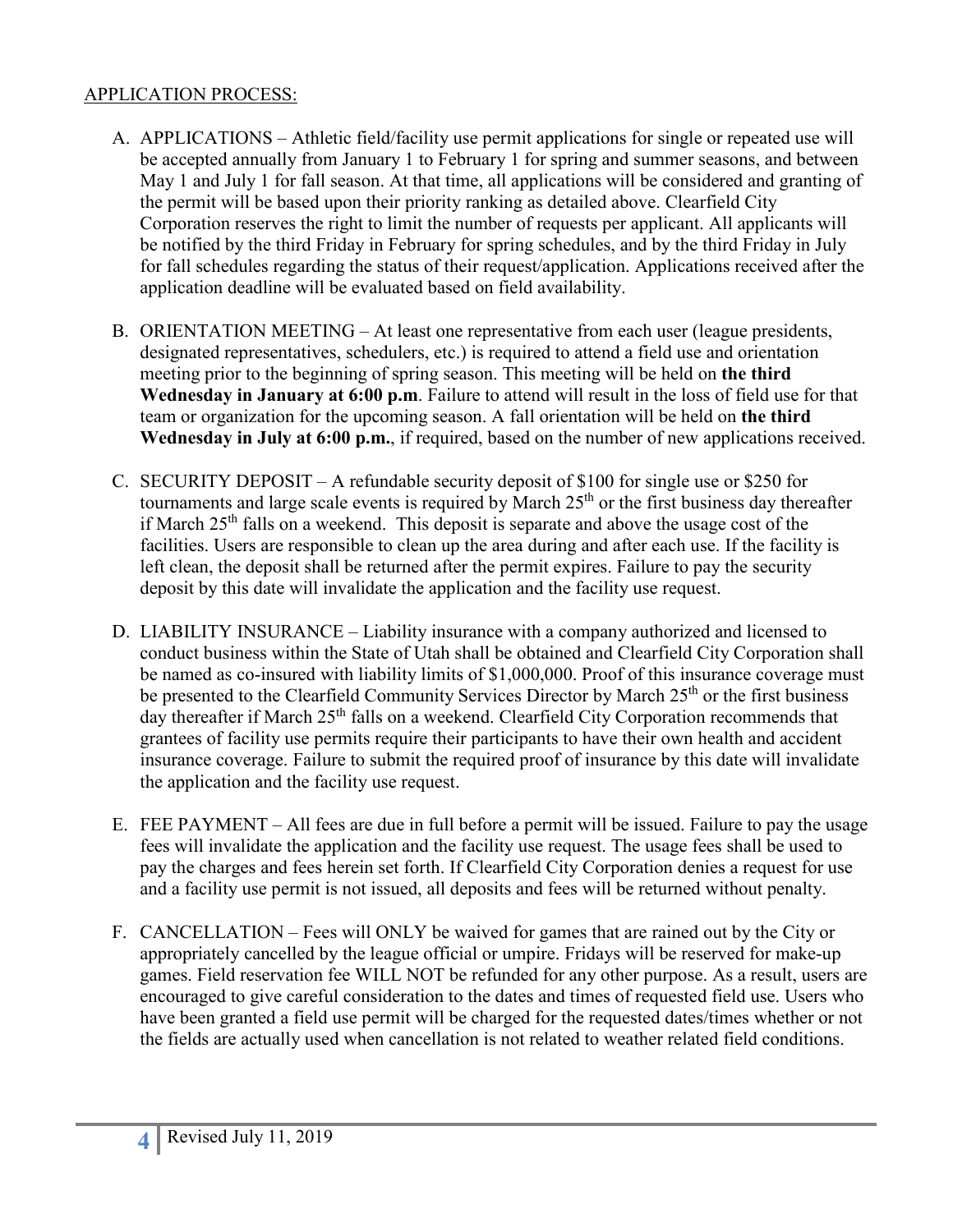# DETERMINING FIELD PLAYABILITY:

- A. Standing water occurs because the ground is saturated. Removing standing water does not eliminate the saturation. **It is the saturation and not standing water that causes damage and unsafe conditions.**
- B. Determining the playability of an athletic field is crucial to the continued health of the turf and the sustainability of the field throughout the season. The Department will close its athletic fields if park staff determines that fields are too wet for play or if other issues arise that would compromise patron safety.
- C. In case of inclement weather, the scheduled field/facilities are not to be used. Be aware that if organizations use the field/facility during inclement weather, you and your organization will be held responsible for any and all damages that may occur as a result of such use including repair costs and lost revenue due to prolonged closure. **It is the user group's responsibility to call the Clearfield City Community Services rainout line at 801-525-2890 Monday through Friday after 4:00 p.m., and Saturdays after 8:00 a.m. to verify field closures.**
- D. Leagues and users have the responsibility to close fields for play when safety and/or field damage is possible.
- E. Fridays will be reserved and used for make-up games.
- F. An athletic field should be considered closed if any of the following conditions exist:
	- 1. There is standing water present on any part of the field that cannot be removed without causing damage to the field.
	- 2. There are muddy conditions present that will not dry by the start of the game.
	- 3. While walking on the field, water can be seen or heard with any footstep.
	- 4. While walking on the field, any impression of your footprint is left in the surface.
	- 5. If water gathers around the sole of a shoe or boot on any portion of the field.
	- 6. If it is raining or lightning is present.
- G. **Any unauthorized use of fields or violation of the policy may be subject to a \$100.00 fine** and the team in violation and the league or association may be suspended from further field use. First time violations of this policy will generally result in a fine, while subsequent policy violations will result in a minimum of a one-year suspension.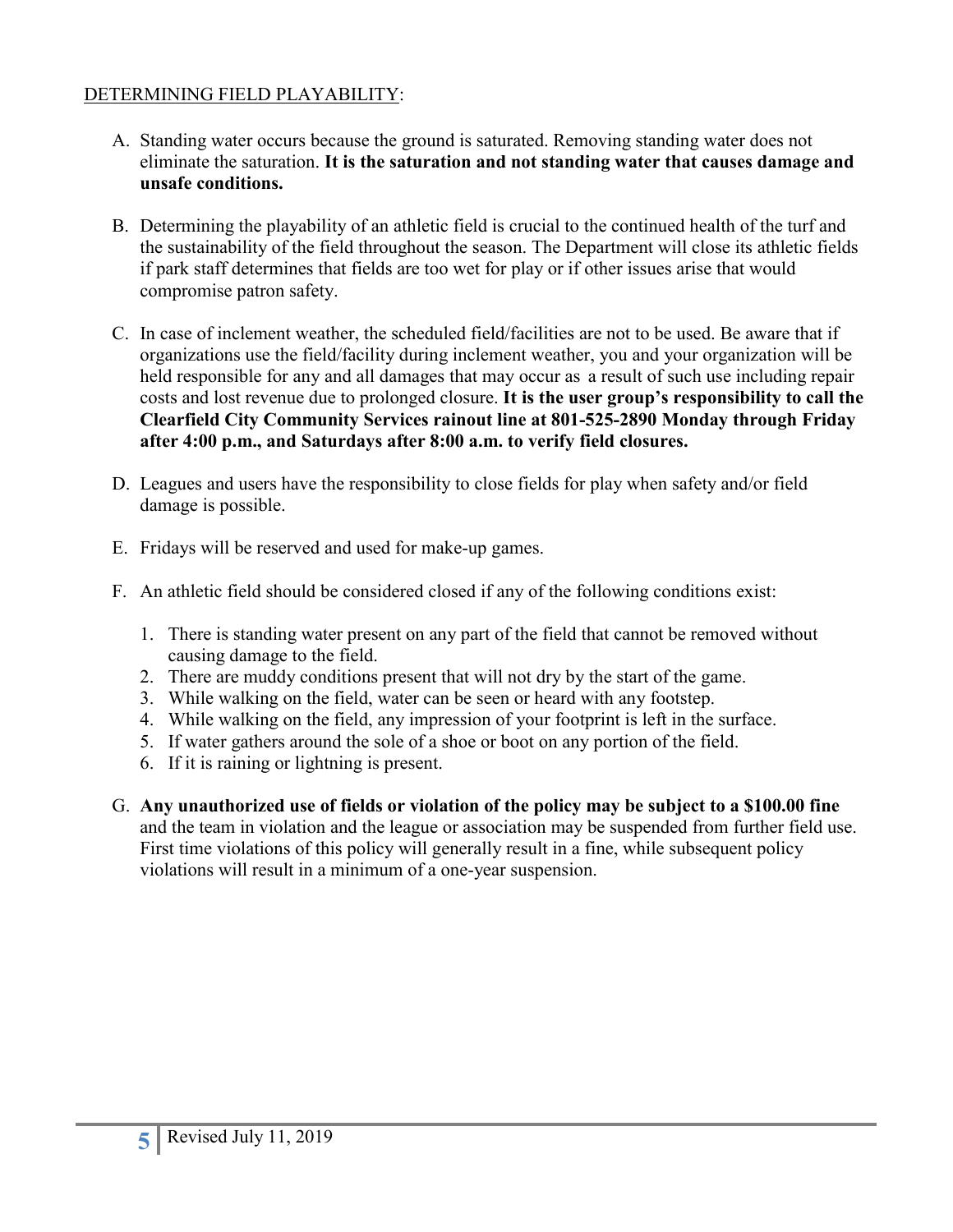# **Appendix A**

## USAGE FEES - GAMES

| Fee                                       | <b>Priority Group A</b>                        | <b>Priority Group B</b>                        |
|-------------------------------------------|------------------------------------------------|------------------------------------------------|
| Baseball/softball field rental            | $$10.00$ per hour                              | \$20.00 per hour                               |
| Baseball/softball field prep<br>per field | \$25.00 Monday- Friday<br>\$40.00 on Saturday  | \$25.00 Monday- Friday<br>\$40.00 on Saturday  |
| Soccer field rental                       | $$12.00$ per hour                              | \$24.00 per hour                               |
| Soccer field prep per field               | \$40.00 Monday- Friday<br>\$60.00 on Saturdays | \$40.00 Monday- Friday<br>\$60.00 on Saturdays |
| Weekly field prep per field               | \$5.00 per week                                | \$5.00 per week                                |
| Lights per field                          | $$20.00$ per hour                              | $$20.00$ per hour                              |
| Scoreboard per field                      | $$15.00$ per hour                              | $$15.00$ per hour                              |

## USAGE FEES – PRACTICES

| Fee                            | <b>All Groups</b> |
|--------------------------------|-------------------|
| Baseball/softball field rental | \$8.00 per hour   |
| Soccer field rental            | $$10.00$ per hour |
| Fox Hollow $\frac{1}{2}$ field | \$5.00 per hour   |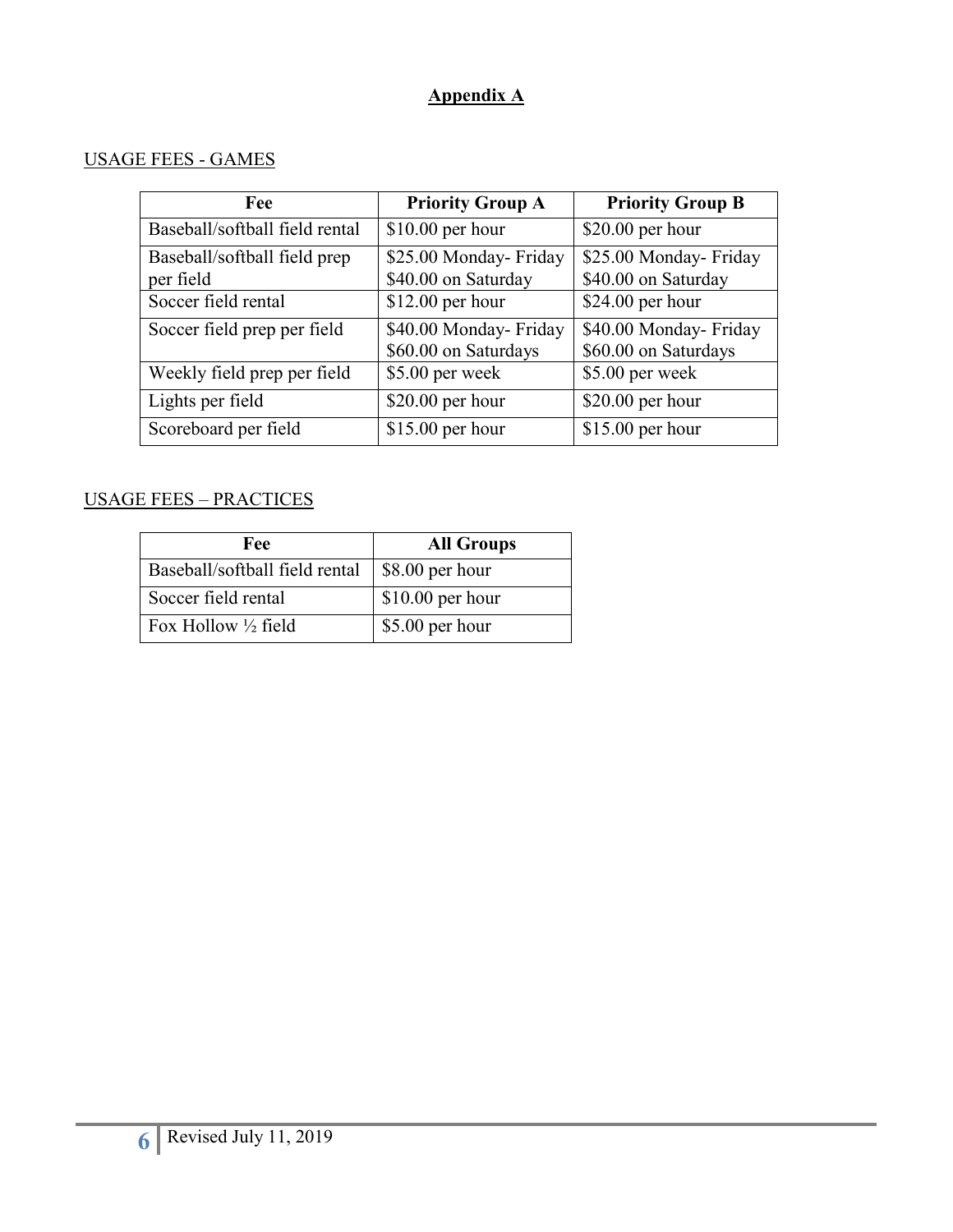# **Appendix B**

#### **DEFINITIONS**

- 1. **All City sponsored activities, programs, games, practices, leagues and tournaments.** Reservations for City functions may be taken at any time for any date. City functions may pre‐empt lower priority reservations at the discretion of the Community Services Director. There will be no rental fees charged for City reservations.
- 2. **All City co**‐**sponsored activities, programs, games, practices, leagues and tournaments.** A definition of co‐sponsorship is when a Division Manager or staff is committed to two or more of the following management functions for the activity:
	- Planning and budgeting for the activity.
	- Coordinating and organizing activity in terms of who will be responsible for each task.
	- Providing leadership staff for such activity.
	- Evaluating and measuring its impact on participants.

Reservations for City co‐sponsored activities may be taken at any time for any date. There will be no rental fees charged for City reservations.

- 3. **Official athletic department reservations of all Davis County K**‐**12 schools, civic and religious organizations.** Entities located within the physical city limits of Clearfield and having separate use agreements in place.
- 4. **Non-profit youth recreation league programs.** Programs open to all youth residing in Clearfield City under 18 years of age and not in direct competition with Clearfield City Community Services Department programs. Recreation leagues:
	- Do not "cut" players,
	- Generally require minimum playing time for all participants,
	- Are staffed with volunteer coordinators and coaches,
	- Organize teams by age and not by participant skill level.
- 5. **Non-profit adult recreation league programs.** Programs open to all adults residing in Clearfield City that offer all participants, over 18 years in age and not in direct competition with Clearfield City Community Services Department programs. Recreation leagues:
	- Do not "cut" players,
	- Generally require minimum playing time for all participants,
	- Are staffed with volunteer coordinators and coaches,
	- Organize teams by age and not by participant skill level.
- 6. **Non-profit youth competition league programs.** Programs often referred to as "select" programs for youth residing in Clearfield City under 18 year of age. Competition Leagues:
	- Often involve tryouts or other forms of selection to create teams,
	- Often do not require minimum playing time for all participants,
	- Are staffed with paid coordinators and/or coaches,
	- Organize teams and leagues by the skill/ability of participants,
	- Participants not "selected" are often encouraged to sign up for "recreation" league programs.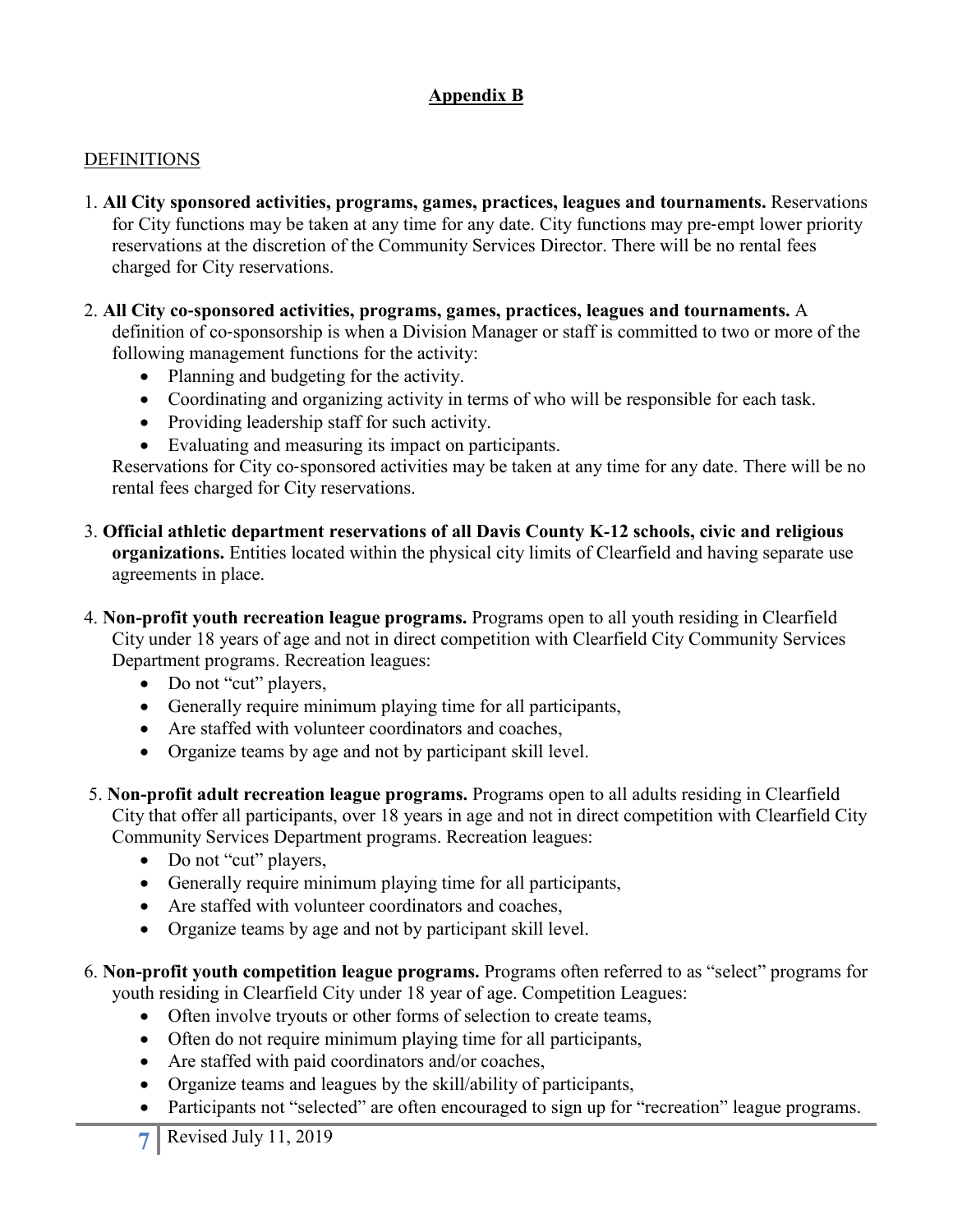- Participants are required to pay regular dues (i.e. tourney fees, multiple uniform fees, etc.),
- Travel regularly to regional competitions.
- 7. **Non-profit adult competition league programs.** Programs often referred to as "select" programs for participants residing in Clearfield City over 18 year of age. Competition leagues:
	- Often involve tryouts or other forms of selection to create teams,
	- Often do not require minimum playing time for all participants,
	- Are staffed with paid coordinators and/or coaches,
	- Organize teams and leagues by the skill/ability of participants,
	- Participants are required to pay regular dues (i.e. tourney fees, multiple uniform fees, etc.),
	- Travel regularly to regional competitions.

# 8**. For-profit commercial youth league programs.**

- 9. **For-profit commercial adult league programs.**
- 10. **Clearfield resident.** Individual that lives within the incorporated boundaries of Clearfield City.
- 11. **Non-resident.** Individuals that do not live within the incorporated boundaries of Clearfield City.
- 12. **Independent resident teams/activities.** Programs or activities not affiliated with a league, or another organization identified in this policy. Classification as "resident" requires at least 51% of participants to live in Clearfield City.